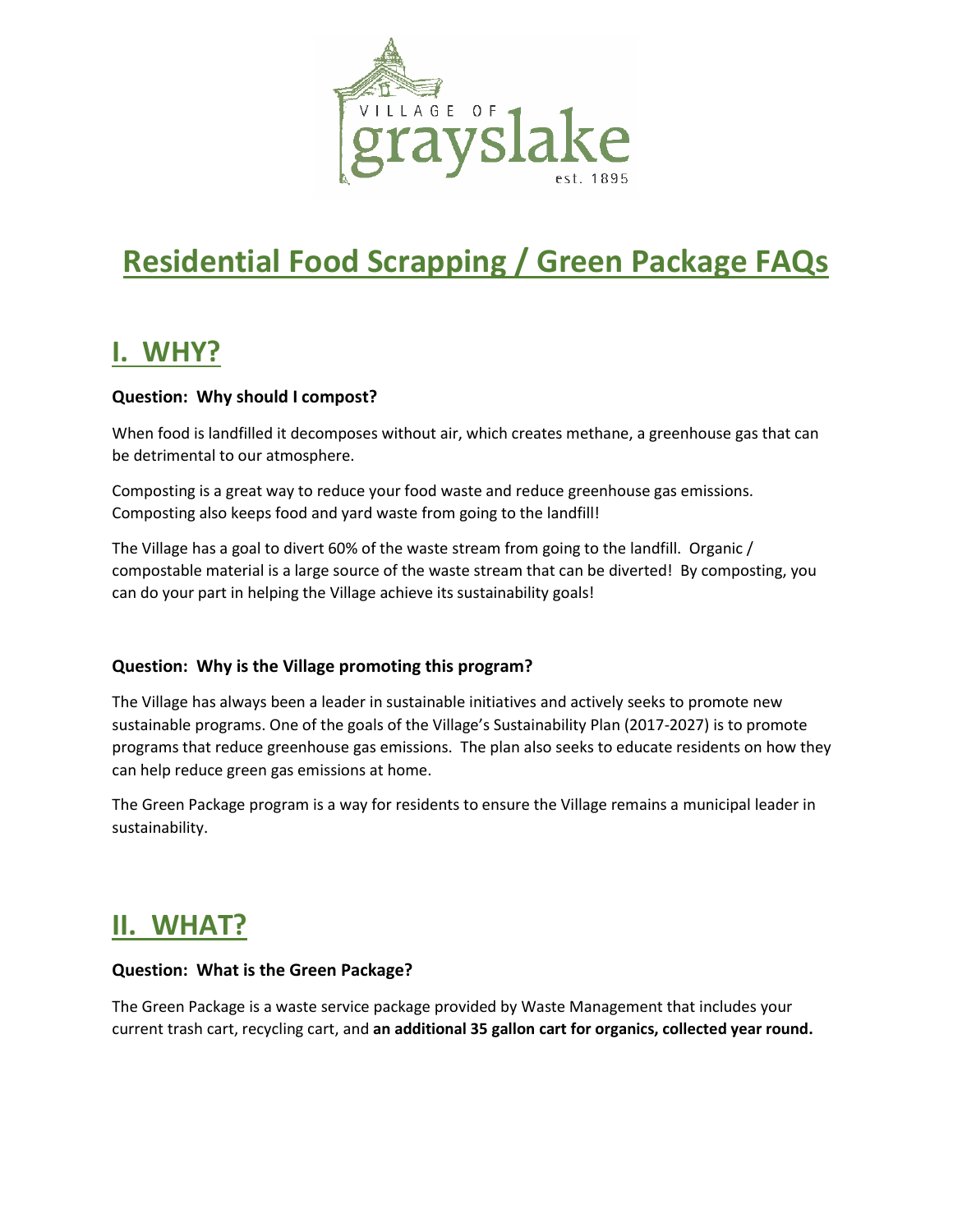### **Question: What items can be collected in the new organics cart?**

All sorts of things! Take a look at the chart below for items that can be composted. Remember, if it grows, it goes!

| <b>Food Waste</b>                                 | Other                                                                                                       |
|---------------------------------------------------|-------------------------------------------------------------------------------------------------------------|
| Fruits, Vegetables                                | House plants, including soil                                                                                |
| Meat, poultry, fish products<br>(including bones) | Coffee grounds/filters, tea bags                                                                            |
| Pasta, bread, cereals, rice                       | Soiled paper such as food packaging, ice cream<br>$\bullet$<br>containers, popcorn, flour and sugar bags    |
| Dairy products, eggs and shells (no<br>liquids)   | Soiled tissues, napkins, paper towels (unless<br>they have been used with chemicals / cleaning<br>supplies) |
| Cake, cookies, candy, nuts                        |                                                                                                             |

### **Question: What shouldn't I put in my organics cart?**

Do not include any type of plastics, glass, and metal. Diapers, Styrofoam, grease, or oil should also not be included in your organics cart. Additionally, pet feces of all kind should not be placed in compost bins.

#### **Question: What about my grass clippings and other yard waste?**

Throw your grass clippings, leaves and small branches into your new organics cart! Your third cart can be used for yard waste as well as food scraps.

#### **Question: What do I use to collect food scraps in my house?**

Collecting food scraps in a reusable container in the kitchen is an easy way to save leftovers for your organics cart. Coffee cans, plastic food storage containers, or kitchen catchers can be used.



### **Question: What is a kitchen catcher?**

A kitchen catcher is a name for a small kitchen pail (see pictures) that can be easily used inside your home before transferring the food scraps into your cart for collection. Need a kitchen catcher? We can provide a free kitchen catcher to the first 175 interested households!

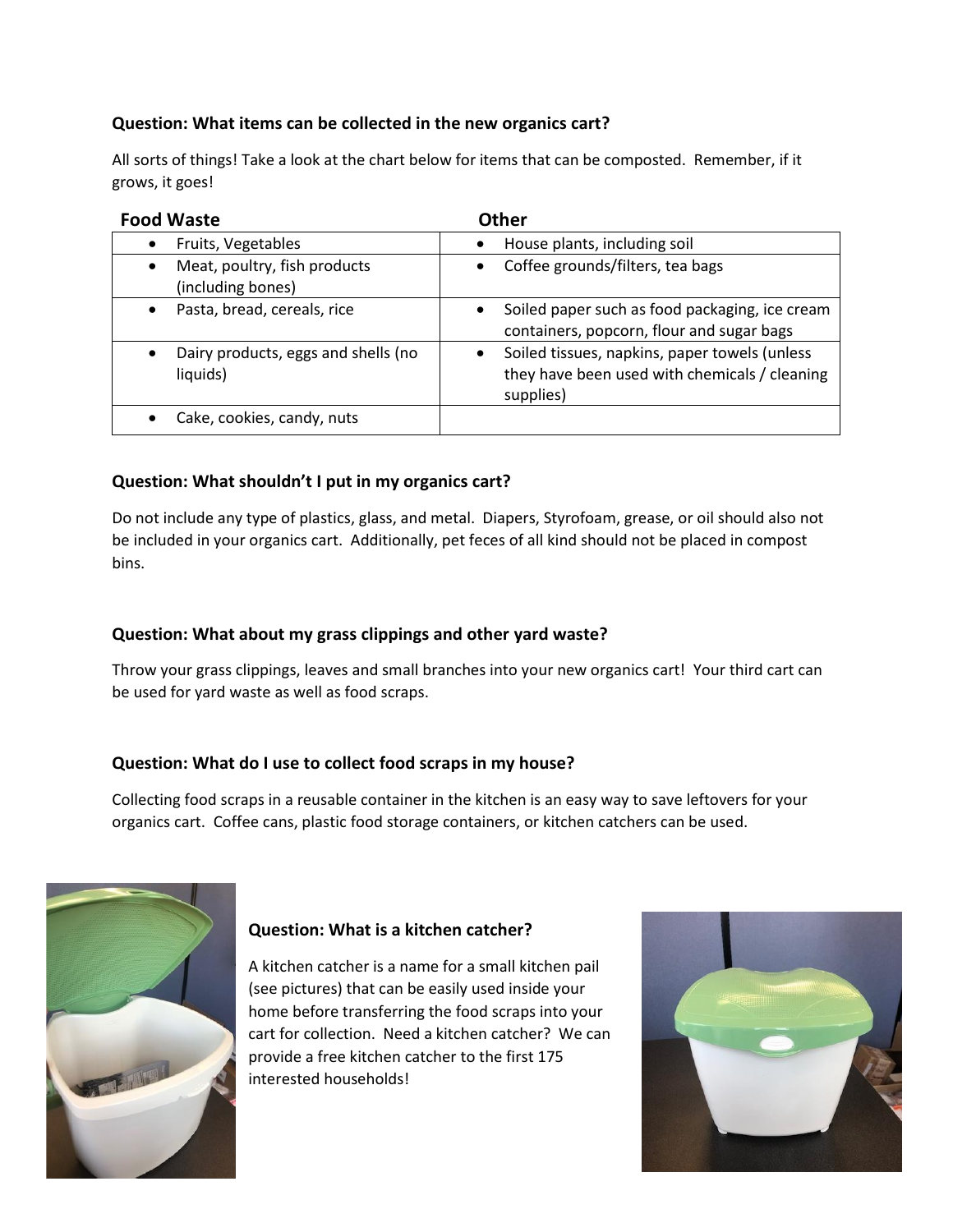# **III. HOW?**

#### **Question: How will this service affect the way my other carts and collections work?**

Your existing garbage & recycling carts / collections will still be serviced on your current pickup schedule.

**Trash:** Instead of placing food scraps and food-soiled paper in your trash cart, you can now place those products into your organics cart!

**Yard Waste:** Now you can place your grass clippings, leaves, and small branches into your organics cart!

**Recycling:** No change! You can continue to place recyclables (plastic, glass, cardboard, etc.), in your recycling cart.

#### **Question: How often will my organics cart be collected for disposal?**

From April 1 – November 30 your organics cart will be collected weekly by Waste Management on the same day that your trash and recycling are picked up.

From December 1 – March 31 your organics cart will be collected every other week by Waste Management on **Tuesdays**.

#### **Question: How do I compost at home?**

Easy! Composting is just like your normal trash and recycling process.

1) Keep your kitchen catcher / container in a convenient location in your kitchen, such as on your countertop, under the sink, or in your refrigerator / freezer (if it fits).

2) Line your composting container or kitchen catcher with paper towels, newspapers, or paper bags to help keep it clean.

3) When cooking or cleaning up, put your food scraps and other compostable materials in your kitchen catcher or other small container just like you put trash in your trash can.

#### **\*Do not use plastic bags, biodegradable plastic, or any type of plastic to line your kitchen catcher.**

4) When your kitchen catcher or container is full, empty it into your organics cart. Your organics cart should be lined with a 30-gallon paper yard waste bag for easy disposal and to keep the cart clean (see picture)!

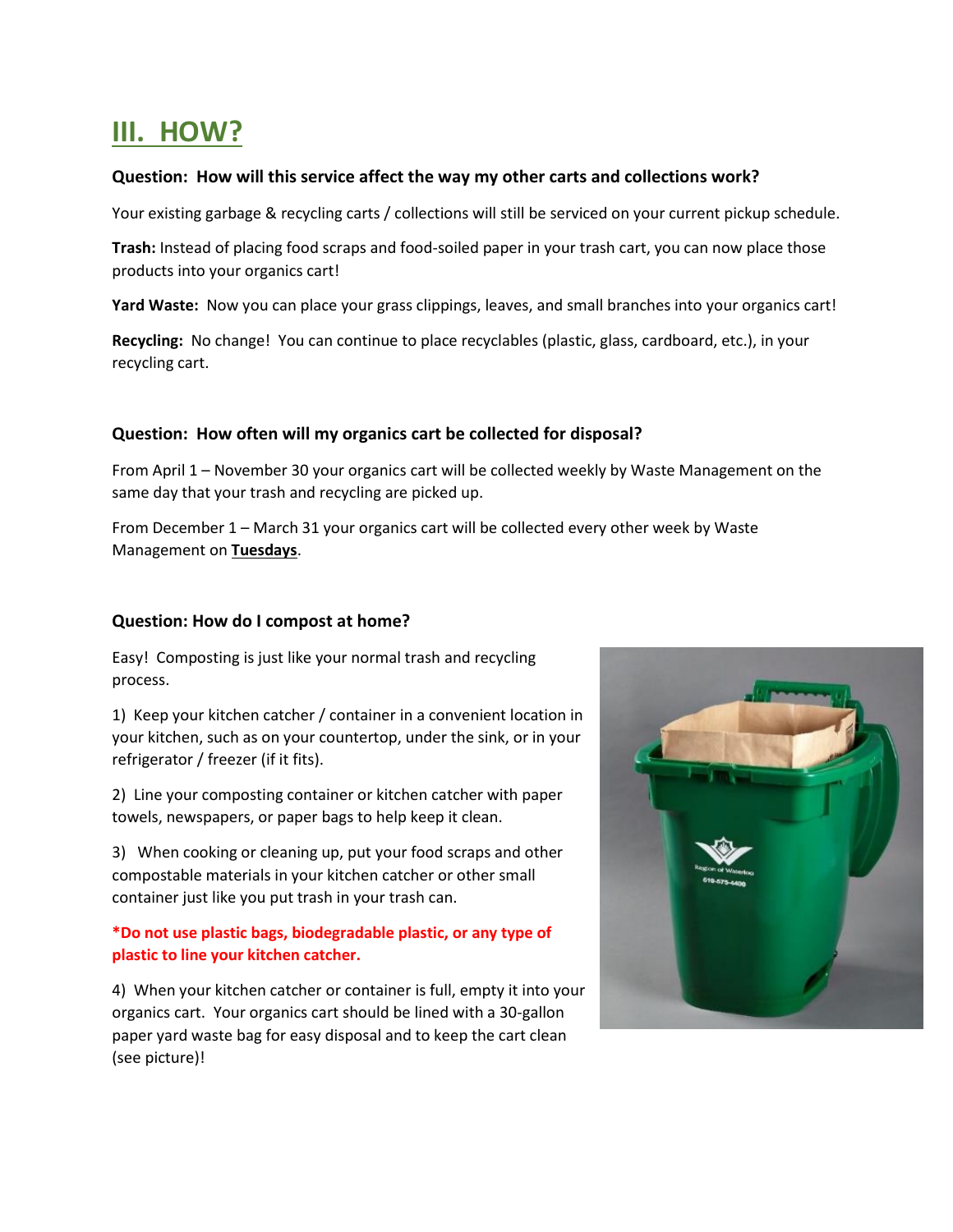#### **Question: How do I collect food scraps each week without making my house smell?**

Answer: Empty your kitchen catcher / container on an as-needed basis prior to the food scraps going bad on you. Another tip to reduce the potential for odor in your home is to try refrigerating or freezing food scraps like meat, poultry, and fish in a reusable container until it's time to take scraps to your cart!

When filling your organics cart, try bagging food scraps in a plain paper bag to prevent scraps from sticking to the cart. You can also try a cereal box or tissue box (be sure to remove any plastic lining!).

Wrapping food scraps in paper towels or old newspapers will also help prevent scraps from sticking to your cart and reduce any potential odor.

Don't forget to routinely wash out your container or kitchen catcher to avoid any odors.

#### **Question: How do I keep my organics cart clean?**

Answer: Using 30-gallon paper yard waste bags will help keep your organics cart clean. Rinsing your cart with a garden hose when necessary and periodically rinsing your cart with mild soap and water will also help ensure the cart stays clean.

Keeping the lid closed at all times and locating your cart in a shaded area will all help reduce odor and keep your cart clean.

# **IV. COSTS**

#### **Question: How much will the Green Package cost me?**

In addition to your regular trash and recycling bill, you will be billed \$11.89 a month by the Village for your organics cart. That's only 39 extra cents a day for the Green Package!

You will be paying the Village for your organics cart, just like your current trash & recycling bill.

#### **Question: How much do 30-gallon paper yard waste bags cost and where can I get them?**

You can get 30-gallon paper yard waste bags right here in Grayslake! The Ace Hardware at 945 E Belvidere Road sells 30-gallon paper yard waste bags at \$2.99/5 bags.